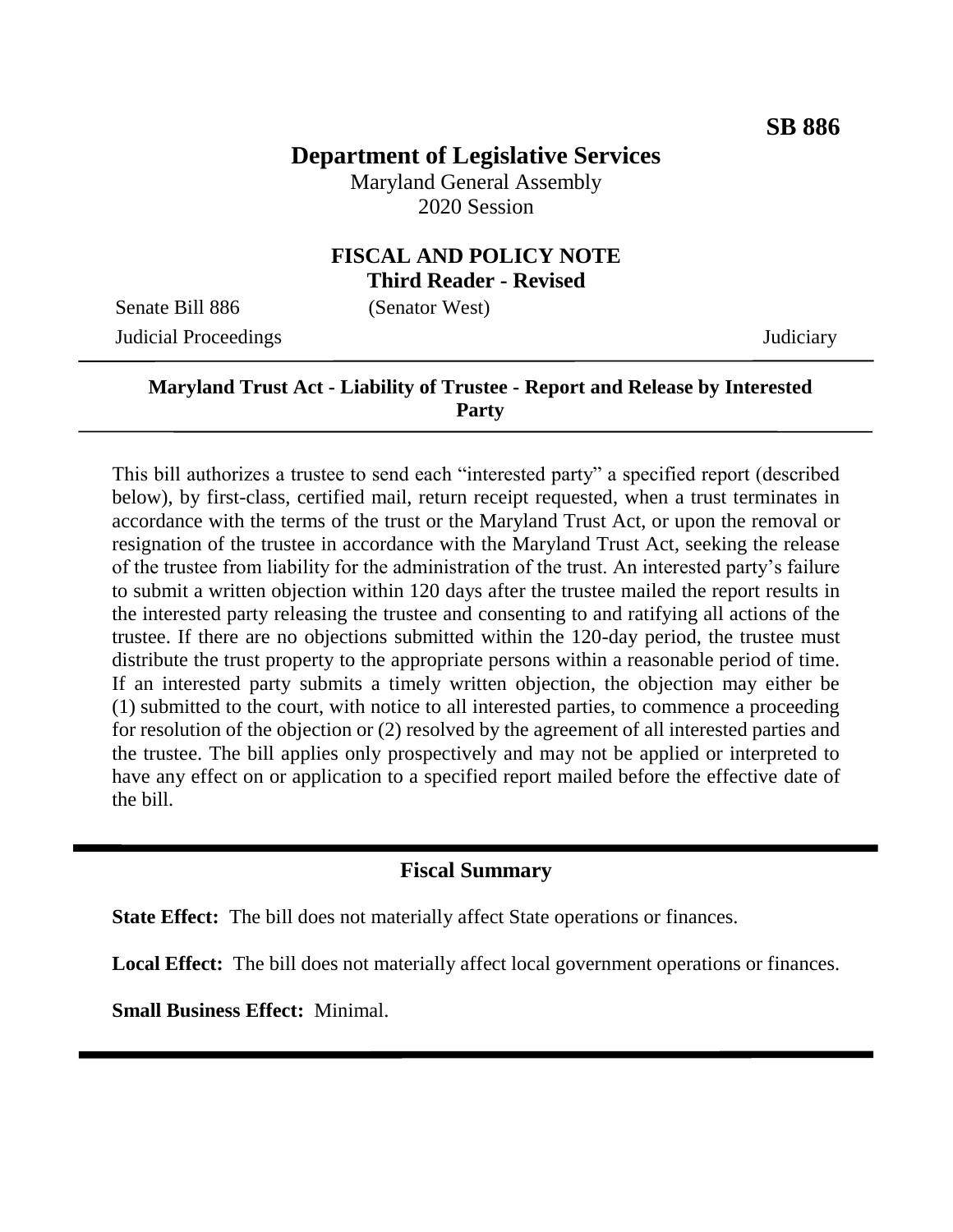## **Analysis**

**Bill Summary:** The bill defines an "interested party" as a beneficiary, representative of a beneficiary, co-trustee, successor trustee, or any other person having an interest in or authority over a trust.

The authorized report to be sent from the trustee to the interested parties must:

- inform the interested party that the trust is terminating or that the trustee has resigned or has been removed;
- provide the interested party (1) an accounting of the trust, such as account statements, for the immediately preceding five years; (2) an estimate of any trust property or interests reasonably anticipated but not yet received or disbursed; and (3) the amount of any fees, including trustee fees, remaining to be paid; and
- notify the interested party that (1) the interested party may submit a written objection to the trustee regarding the trustee's administration of the trust within 120 days after the trustee mailed the report; (2) if the interested party does not submit a written objection within 120 days after the trustee mailed the report, the interested party must be deemed to have released the trustee and consented to and ratified all actions of the trustee; and (3) the trustee is unaware of any undisclosed information that could give rise to a claim by an interested party.

**Current Law:** Under the Maryland Trust Act, a trustee may resign with the approval of the court. While considering the approval of a resignation of a trustee, the court is authorized to issue orders and impose conditions reasonably necessary for the protection of the trust property.

Upon the request of a settlor, a co-trustee, or a beneficiary to the court, or on the court's own initiative, the court may remove a trustee if:

- the trustee has committed a serious breach of trust;
- lack of cooperation among co-trustees substantially impairs the administration of the trust;
- because of unfitness, unwillingness, or persistent failure of the trustee to administer the trust effectively, the court determines that removal of the trustee best serves the interests of the beneficiaries; or
- there has been a substantial change of circumstances and removal is requested by all of the qualified beneficiaries, the court finds that removal of the trustee best serves the interest of all of the beneficiaries and is not inconsistent with a material purpose of the trust, and a suitable co-trustee or successor trustee is available.